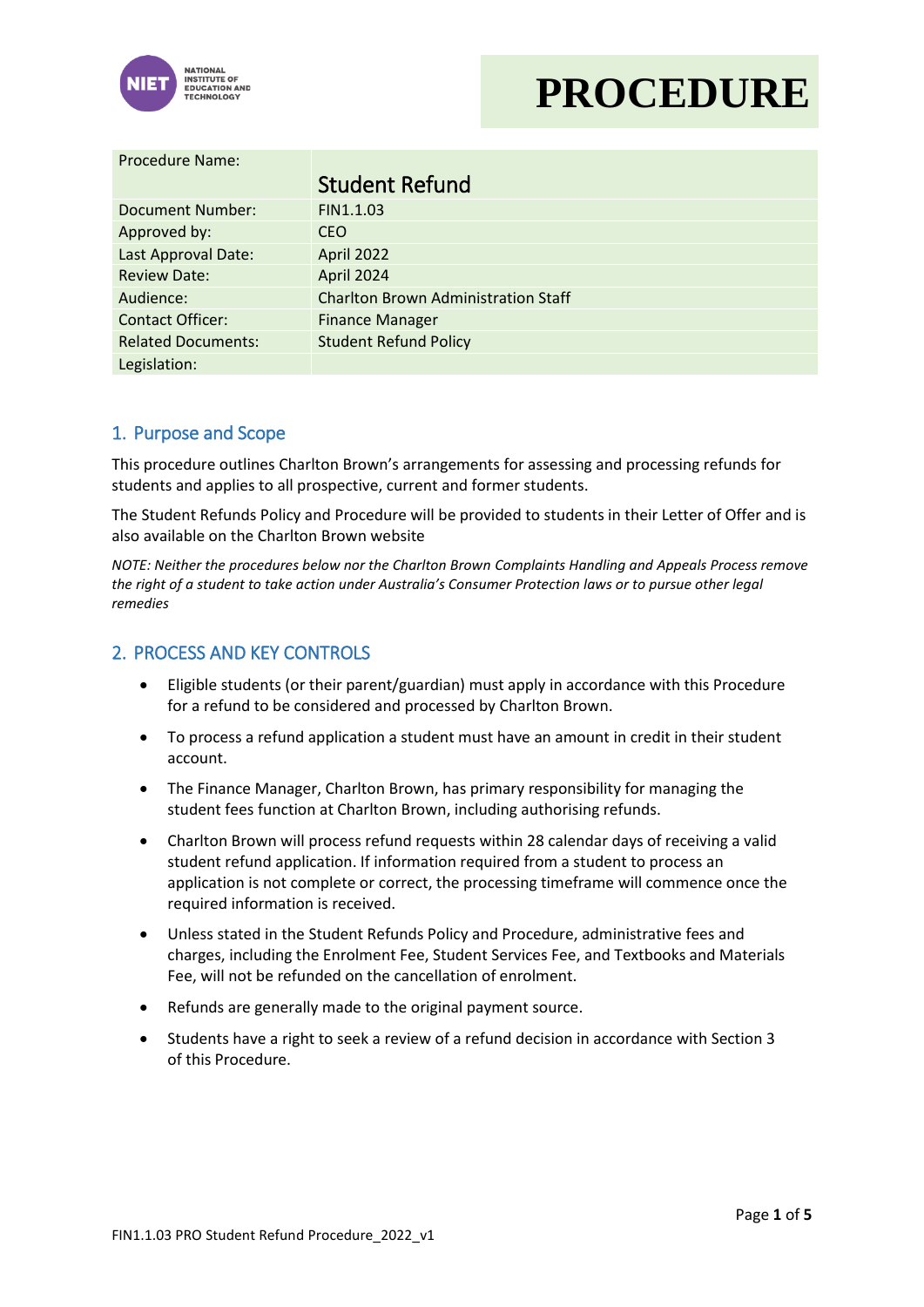



## 3. ELIGIBILITY FOR REFUND

- 1. A full refund of all fees paid will be made where a student is unable to commence the Charlton Brown (CB) Program. Certified evidence is required within two weeks from the date of notice.
- 2. Any student who cancels an enrolment in a CB Program more than three (3) calendar months prior to the scheduled commencement of the Program will have the prepaid tuition fees refunded in full. The Student Services Fee and the Textbooks and Materials Fee will also be refunded in full.
- 3. Any student who cancels an enrolment in a CB Program between one (1) and three (3) calendar months prior to the scheduled commencement of the Program will have the prepaid tuition fees refunded.
- 4. Any student who cancels an enrolment after the scheduled commencement of the CB Program, is not eligible for a refund of any fees paid.
- 5. A refund is not payable where Charlton Brown cancels a student's enrolment in the following circumstances:
	- a. 5.1. Charlton Brown withdraws a student's offer of a place in the CB Program or cancel's a student's enrolment in the CB Program, due to the provision of incomplete or incorrect information in an application for admission. In this case the cancellation charge will be applied as per 3.2 – 3.4 above.
	- b. 5.2. Charlton Brown cancels a student's enrolment in the CB Program under the Charlton Brown Student Misconduct Policy. In this case no fees paid by the student are refunded.
- *6.* Any student who is provisionally enrolled in the CB Program on condition of presenting evidence of meeting Language Literacy and Numeracy proficiency requirements and cannot achieve the required condition, will have the prepaid tuition fees refunded in full. The Student Services Fee and the Textbooks and *Materials Fee will also be refunded in full.*
- 7. The second fees instalment is payable unless a student cancels their enrolment prior to the due date. No refund of any second instalment fees paid is payable after the payment due date.
- 8. In the unlikely event that Charlton Brown is unable to deliver a Program in full, a student will be offered a refund of all unspent prepaid tuition fees paid for the study period in which the default occurs and any tuition fees paid in advance for future studies in the Program, or the student may be offered enrolment in an alternative program. If Charlton Brown is unable to deliver the program that has been paid for and does not offer students an alternative program that they accept, or pay a refund of unspent prepaid tuition fees, the Australian Government's Tuition Protection Service (TPS) will assist students to find an alternative program or to get a refund, if a suitable alternative is not found.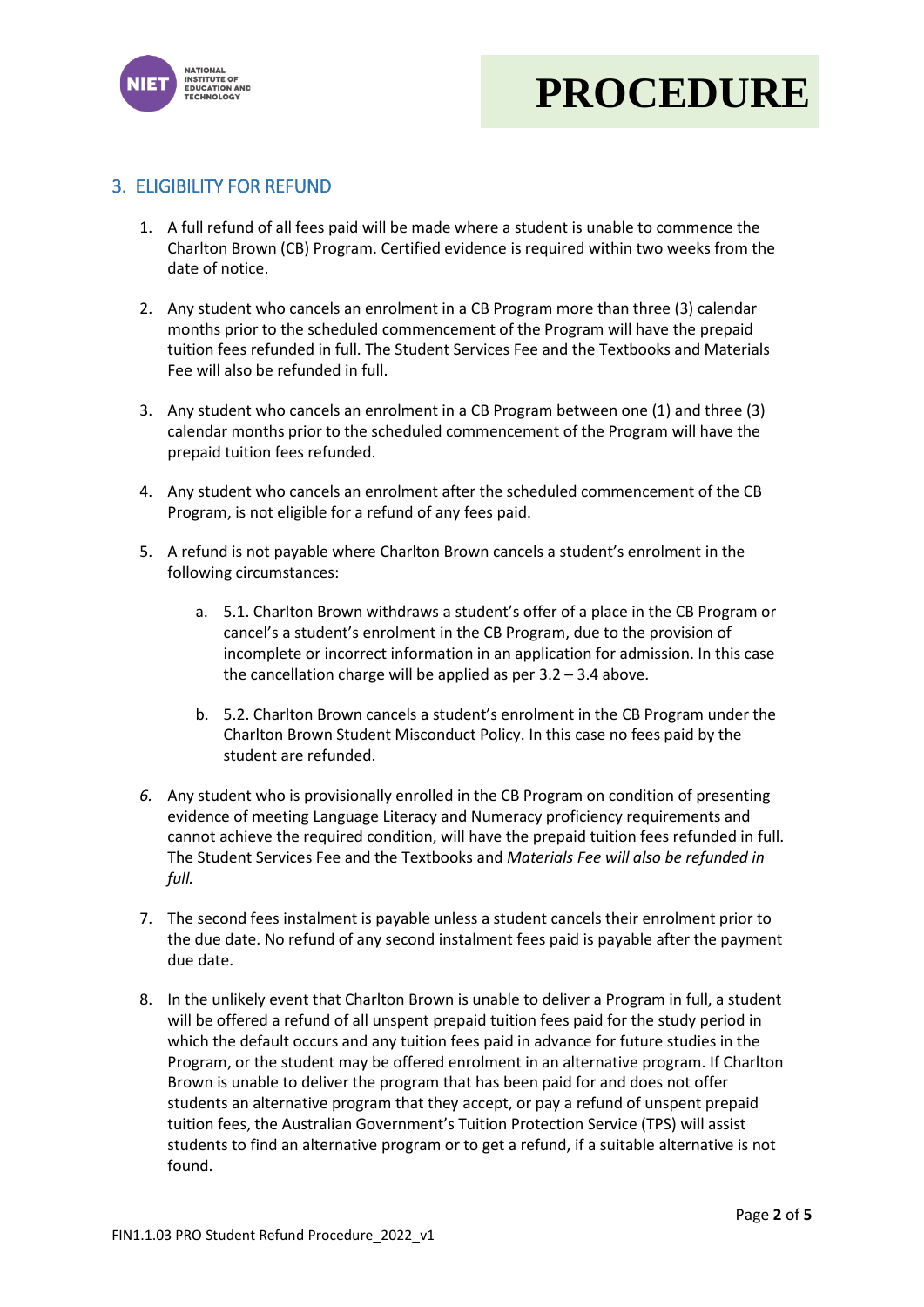



### 4. APPLICATIONS FOR REFUND

- 1. Students (or parent/guardian if student is under 18 years of age) applying for a refund must submit an online Cancellation form via the Charlton Brown Student Portal.
- 2. Charlton Brown will process refund requests within 28 calendar days of receiving a valid student refund application. If information required from a student to process an application is not complete or correct, the processing timeframe will commence once the required information is received.
- 3. Where a student provides documentary evidence clearly demonstrating that compelling or compassionate circumstances apply, a refund of fees will be at the discretion of Charlton Brown and will be consistent with the Charlton Brown International Student Refund Policy.

**NB.** Compelling and compassionate circumstances are generally those beyond the control of the student and which have an impact upon the student's academic progress or well-being. These include, but are not limited to:

- i. Serious illness or injury.
- ii. Bereavement of close family members such as parents, siblings, or grandparents.
- iii. Natural disaster.
- iv. Involvement in a traumatic experience.

#### 5. APPEALS PROCESS

- 1. Students will receive written notification of a decision regarding their refund application within 14 calendar days of receiving a valid student refund application. The student will also be provided with a copy of the Charlton Brown Complaints Handling and Appeals Process. Where any student disagrees with Charlton Brown's application of the Refund Policy and Procedure the student has 28 working days to submit an appeal using the Charlton Brown Complaints Handling and Appeals Process.
- 2. The student's appeal is reviewed by the Finance Manager. Students will receive written notification of a decision regarding the outcome of the appeal, including any reasons for an appeal being denied.
- 3. If the appeal is denied the student is informed of their option to appeal to the Queensland Ombudsman. The student is informed that they have 10 working days to make an appeal to the Queensland Ombudsman and that they are required to inform Charlton Brown of their case number as proof of lodgement.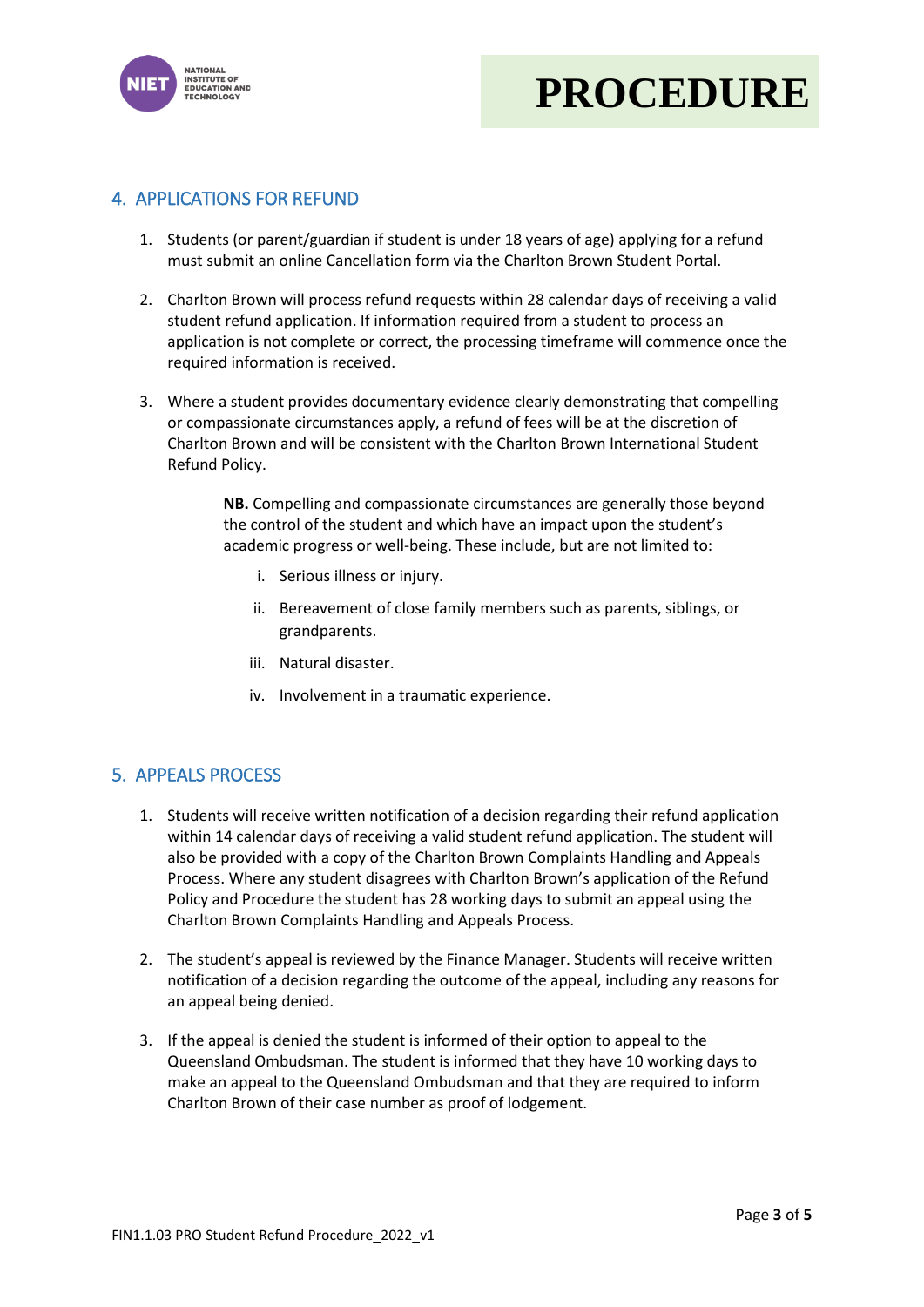



### Definitions

| <b>Cancellation of</b><br><b>Enrolment (Appeal)</b> | If there is an appeal in progress, no cancellation can take effect until<br>after the appeal initiated by the student has been finalised.                                                                                                                   |  |  |
|-----------------------------------------------------|-------------------------------------------------------------------------------------------------------------------------------------------------------------------------------------------------------------------------------------------------------------|--|--|
| <b>Enrolment</b>                                    | Where the student has been issued a Letter of Offer to confirm<br>acceptance by Charlton Brown is occupying a place in the registered<br>course for which the student was accepted. The period of enrolment<br>includes any scheduled breaks between terms. |  |  |
| <b>Enrolment Agreement</b>                          | Written agreement between Charlton Brown and student which<br>outlines provisions and conditions of enrolment.                                                                                                                                              |  |  |
| <b>Fees instalment</b>                              | Fees for the CB Program are payable quarterly instalments. The first is<br>payable upon acceptance of offer.                                                                                                                                                |  |  |
| Letter of Offer                                     | An official document issued to offer a student admission in a course.                                                                                                                                                                                       |  |  |
| <b>Student</b>                                      | A student who is enrolled at Charlton Brown and includes both<br>prospective students and enrolled students who are 'overseas students'<br>as defined in the National Code 2018.                                                                            |  |  |

#### **Reference List**

Contacts

#### *CHARLTON BROWN Student Information*

| <b>Description</b>     | Contact details for all enquiries                                                                                 |  |  |
|------------------------|-------------------------------------------------------------------------------------------------------------------|--|--|
| <b>Contact Details</b> | Email: studentservices@charltonbrown.edu.au                                                                       |  |  |
|                        | Phone: (07) 3216 0288                                                                                             |  |  |
|                        | Address: Level 4, 102 Adelaide street, Brisbane Q 4000                                                            |  |  |
| Queensland Ombudsman   |                                                                                                                   |  |  |
| <b>Description</b>     | Contact details for students to appeal decisions once the Charlton Brown<br>appeals processes have been exhausted |  |  |
| <b>Contact Details</b> | +61 7 3005 7000                                                                                                   |  |  |
|                        | Level 18, 53 Albert Street, Brisbane QLD 4000                                                                     |  |  |
|                        | GPO Box 3314, Brisbane QLD 4001                                                                                   |  |  |
|                        | ombudsman.qld.gov.au/about-us/contact-us/enquiries-and-feedback                                                   |  |  |